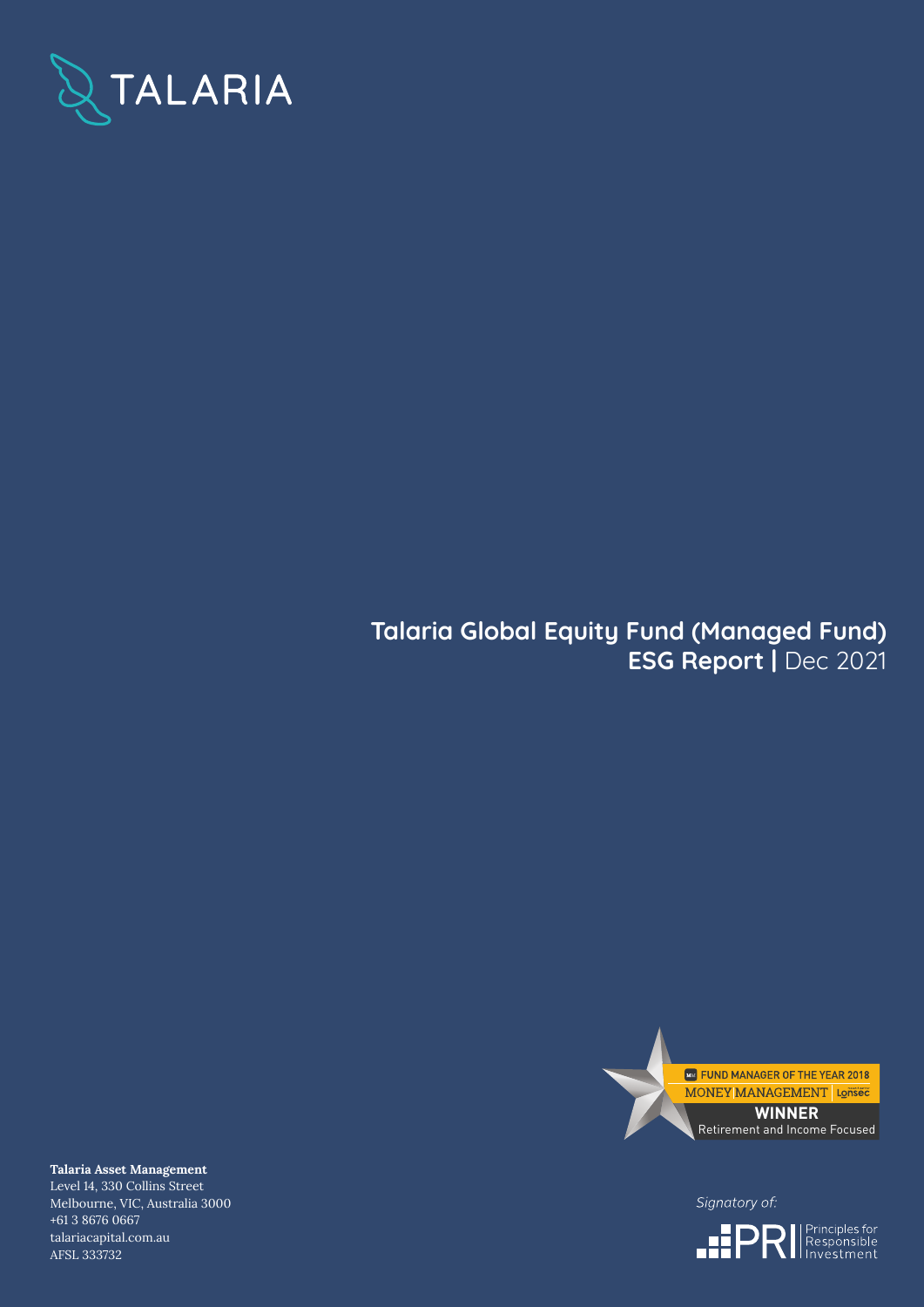

## **Environmental, Social & Governance (ESG) Matters**

#### **Overview**

Aside from the ethical desirability of factoring ESG into our work, we recognise that it can materially affect the value of our holdings. We therefore integrate financial and non-financial ESG factors into our risk framework using the same principles of data availability, measurability, and materiality that are the foundations of our investment process.

Class actions against oil majors, tobacco manufacturers and health care companies are the high profile financial consequences of ESG failures. There are, however, a swathe of others that are less apparent but still important. ESG counts, for example, when it comes to the ability to raise debt or equity, the cost of that capital, compliance, regulatory and legal costs, and the valuation the market is prepared to place on an equity. Reputational and brand developments also have potentially significant implications for investments.

Recognising such risks, and with some important exceptions, we are active rather than exclusionary investors. We prefer to engage and have dialogue with companies where we believe that by improving their ESG practices they can both upgrade their impact on the world and their attractions as investments.

*We pride ourselves in focusing on numbers rather than narrative, which means that some vital governance areas are already covered by our fundamental analysis.*

#### **Our Process**

We incorporate ESG into our investment process, reviewing the fund to ensure we are up to speed on relevant developments for our holdings. Under each of the ESG headings we look at latest data and trends in order to identify any changes that we need to analyse and to which we might need to respond. In the following paragraphs we describe the process in relation to a new idea and this also provides the framework for maintenance thereafter.

When we are considering whether to add a stock to the portfolio, the analyst presents the investment team with the results of an examination through the lens of our ESG template. A non-negotiable part of the ESG review is whether there is enough data of sufficient quality to enable us to measure and assess materiality in the various categories upon which we focus.

The template is a long and admittedly somewhat dry document broken down into the three key areas of ESG. It helps us understand the current status and historic trends in what we consider key criteria under each heading. We think about these in absolute terms, compared to comps in the same industry and region, and compared to other industries and regions.

Some of the categories have binary results and are therefore easy to assess. For example, if the answer is no to questions concerning the existence of policies for child labour, human rights, employee protection/whistle blowers, data protection, and equal opportunity, then such a company is not for us.

Similarly, some questions are financial and therefore relatively easy to analyse. We pride ourselves in focusing on numbers rather than narrative, which means that some vital governance areas are already covered by our fundamental analysis. Examples are consideration of remuneration policy, the difference between cash flow and profits (accruals anomaly) and the quality of earnings releases.

However, particularly in matters environmental and social, our ESG process asks us to think about different, more complicated metrics which rely on various sources including primary documents such as statutory accounts and sustainability reports, as well as data and analysis from providers such as Bloomberg and ISS.